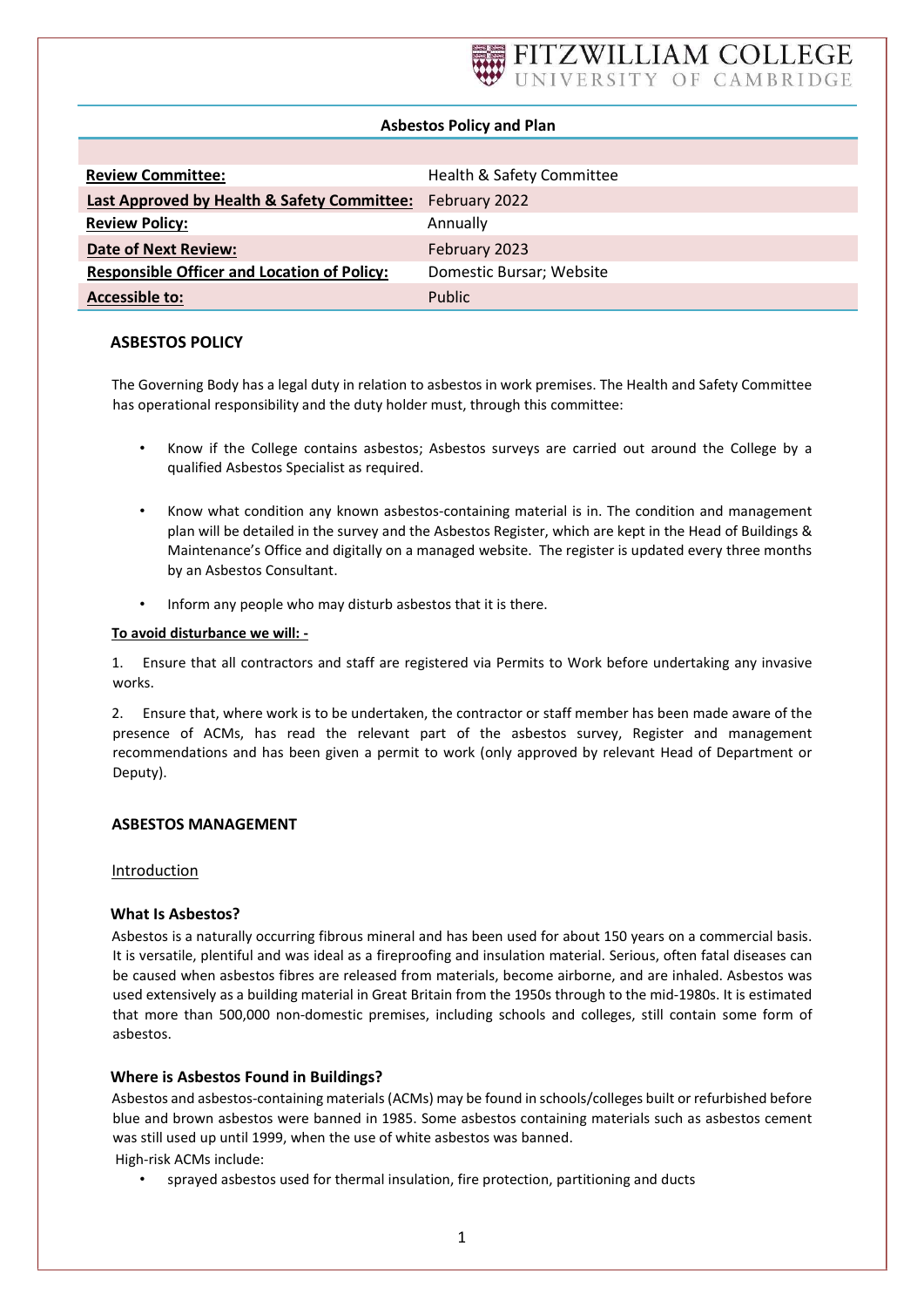- asbestos insulating board used for fire protection, thermal insulation, partitioning and ducts
- some ceiling tiles

Lower risk ACMs include:

- asbestos containing floor tiles
- asbestos cement roofing and guttering
- textured coatings

#### Low risk does not mean no risk

#### Site Management

#### Who's At Risk?

The most likely way ACMs might be disturbed or damaged is through maintenance, repair or construction activities. This includes even small jobs, such as installing telephones or computers, putting up shelving or installing security systems. Anyone carrying out such work will need to know whether the building does, or may, contain ACMs, where the ACMs are located and what condition the material is in. In our college premises certain staff members and contractors constitute a particular group at risk due to the nature of their work (e.g. drilling and fixing). Other staff and students are not likely to be at risk in the course of their normal activities.

### What is the Duty to Manage?

Regulation 4 of the Control of Asbestos Regulations 2012 places a requirement on duty holders to undertake a suitable and sufficient assessment as to whether ACMs are likely to be present in any non-domestic premises under their control and then to manage the risk from these materials.

### Duty holder – College

The duty holder is in control of construction, repair, refurbishment and maintenance activities in the premises. The Governing Body is the duty holder at Fitzwilliam College.

### Requirements of the Duty Holder (paragraph 112 of ACOP L143 for CAR2012)

The 'duty to manage' requires duty holders to:

- Take reasonable steps to find materials in premises likely to contain asbestos and to check their condition;
- Presume that materials contain asbestos unless there is strong evidence that they do not;
- Make a written record of the location and condition of asbestos and/or presumed ACMs and keep the record up to date;
- Assess the risk of anyone being exposed to these materials
- Prepare a written plan to manage that risk and put it into effect to make sure that:
- Any material known or presumed to contain asbestos is kept in a good state of repair;

Any material that contains, or is presumed to contain, asbestos is, because of the risks

associated with its location or condition, repaired and adequately protected or, if it is in a vulnerable position and cannot be adequately repaired or protected, removed;

Information on the location and condition of the material is given to anyone who is liable to disturb it or is otherwise potentially at risk.

Individual asbestos management plans have been produced for all buildings within the College's control.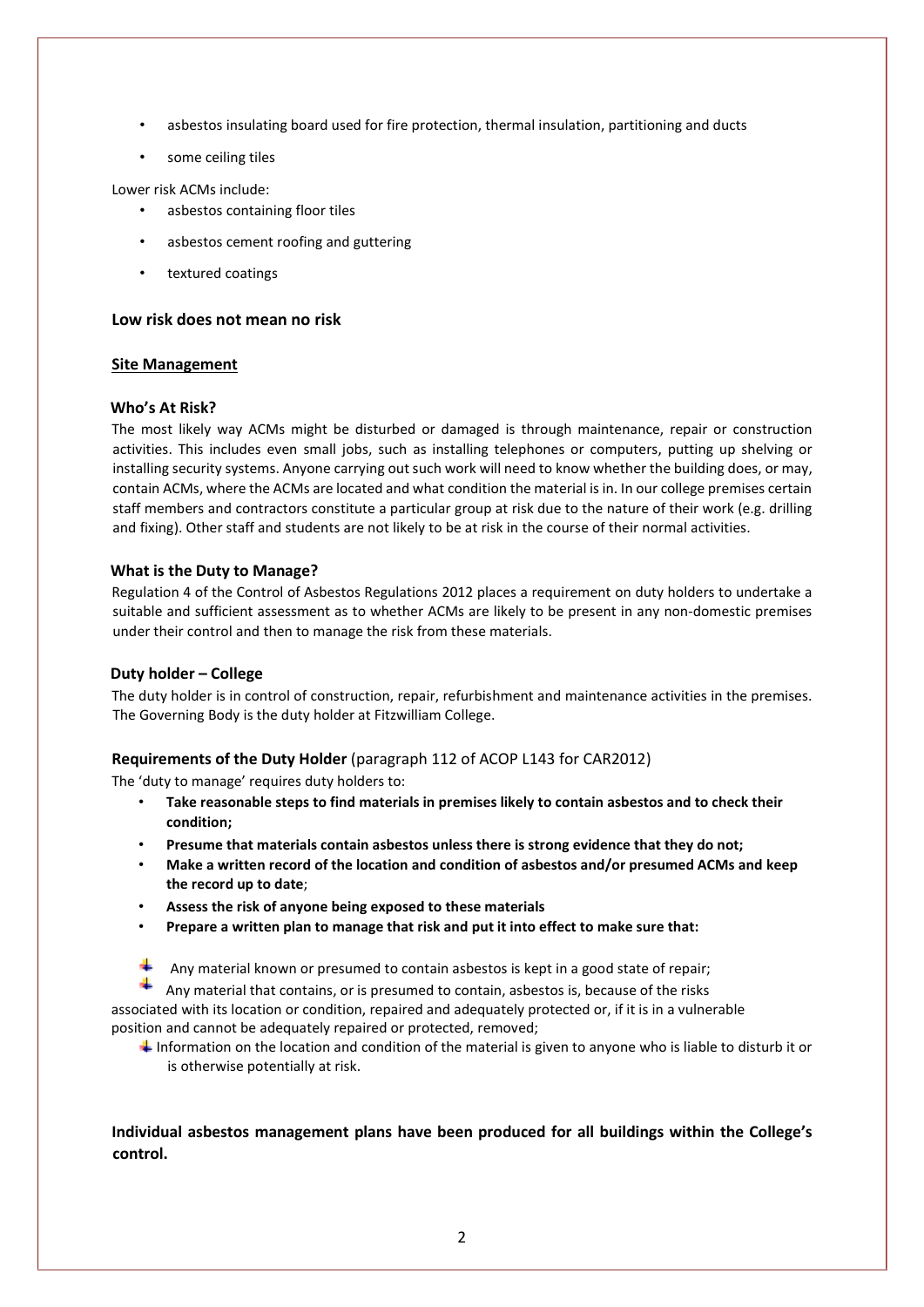The College Head of Buildings & Maintenance has responsibility for the maintenance and/or repair of college premises and has day-to-day management responsibility on behalf of the Duty Holder, under Regulation 4 of the Control of Asbestos Regulations 2012. This means that s/he must know whether the premises contain asbestos, where it is, what condition it is in and ensure that it is managed properly, which includes telling those people who may disturb it that it's there and completing visual inspections to ascertain condition on a regular basis (annually as a maximum).

At Fitzwilliam College, the management of asbestos remains the responsibility of the Governing Body. Health and safety issues including asbestos management can only be delegated to competent individuals. Hence, the Governing Body ensures that the individuals that it delegates to are trained to a sufficient level of competency.

In order to fulfil its statutory duty, the Governing Body monitors compliance with this policy through the Health and Safety Committee. This ensures that required standards for asbestos management are reached and that action is taken where they are not. The Health & Safety Executive has powers that allow it to require specific action to be taken to ensure compliance with The Control of Asbestos Regulations 2012 (Statutory Instrument 2012 No. 632).

## Finding out if asbestos is present (paragraph 113 of ACOP L143 for CAR2012)

Everything that can reasonably be done must be done to decide whether there is (or may be) asbestos in the premises, and, if there is (or could be) asbestos, to find out where it is likely to be. This means the Duty Holder must systematically go through all documentary information that can be obtained about the premises and do a thorough inspection of the premises both inside and outside.

If the building's age or the documentary information provides very strong evidence that no ACMs are present, then no further action is needed other than to record why this evidence indicates there is no asbestos present.

It needs to be emphasised that the regulation does not require the automatic removal of ACMs. If the material is in good condition and will not be disturbed, then it does not pose a health risk and it is usually safer to leave it in place and manage it. If the material is damaged or is likely to be disturbed and it cannot be repaired or protected, it should be removed.

# **Training**

Staff will receive training appropriate to their involvement with asbestos. IT and Maintenance staff will receive asbestos awareness training as applicable to buildings. Gardeners will receive asbestos awareness training as applicable to soils Management will receive training on legal requirements of the duty to manage

### Emergencies

In the event of an accident causing any disturbance the College maintenance team will liaise directly with the College's approved qualified specialist, who may organise air tests/decontamination and exclusion, if there are any risks identified. If Asbestos disturbance or uncontrolled release occurred the College Emergency procedures would be followed:

- Stop work immediately
- Put on RPE/PPE
- Evacuate area and restrict access with warning signs
- Close windows and doors if possible
- Turn off air circulating equipment
- Remove contaminated clothing/overalls, place in a labelled plastic bag for cleaning or disposal -Shower or wash thoroughly